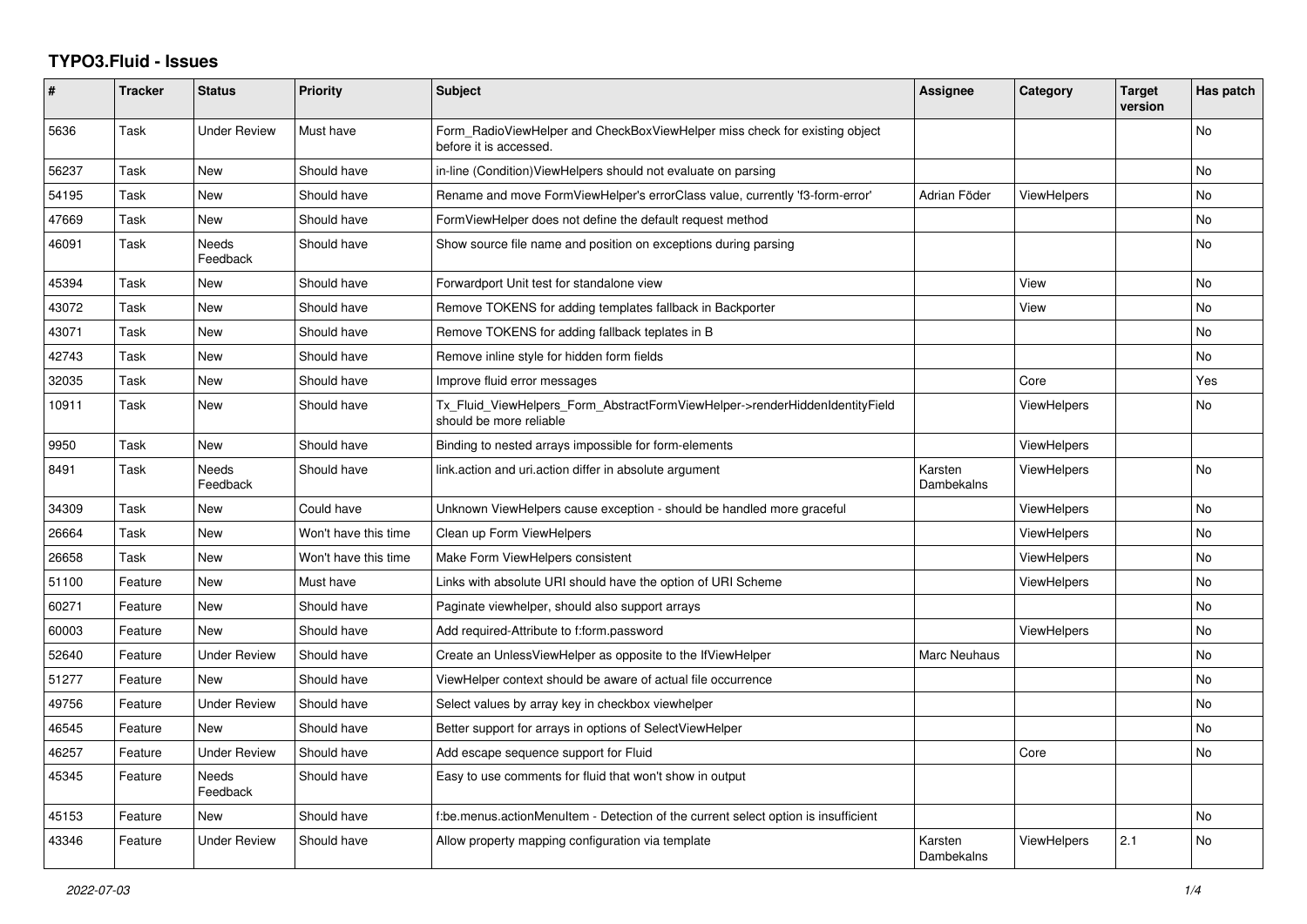| $\sharp$ | <b>Tracker</b> | <b>Status</b>       | <b>Priority</b> | Subject                                                                                       | <b>Assignee</b>        | Category    | <b>Target</b><br>version | Has patch |
|----------|----------------|---------------------|-----------------|-----------------------------------------------------------------------------------------------|------------------------|-------------|--------------------------|-----------|
| 42397    | Feature        | New                 | Should have     | Missing viewhelper for general links                                                          |                        |             |                          | <b>No</b> |
| 40081    | Feature        | New                 | Should have     | Allow assigned variables as keys in arrays                                                    |                        |             |                          | No        |
| 39936    | Feature        | New                 | Should have     | registerTagAttribute should handle default values                                             |                        | ViewHelpers |                          | No        |
| 38130    | Feature        | New                 | Should have     | Checkboxes and multiple select fields should have an assignable default value                 |                        |             |                          | No        |
| 37095    | Feature        | New                 | Should have     | It should be possible to set a different template on a Fluid TemplateView inside an<br>action | Christopher<br>Hlubek  |             |                          | No        |
| 36410    | Feature        | <b>New</b>          | Should have     | Allow templates to send arguments back to layout                                              |                        | ViewHelpers |                          | No        |
| 33394    | Feature        | Needs<br>Feedback   | Should have     | Logical expression parser for BooleanNode                                                     | <b>Tobias Liebig</b>   | Core        |                          | No        |
| 33215    | Feature        | New                 | Should have     | RFC: Dynamic values in ObjectAccess paths                                                     |                        |             |                          | No        |
| 31955    | Feature        | New                 | Should have     | f:uri.widget                                                                                  |                        | Widgets     |                          | No        |
| 9514     | Feature        | New                 | Should have     | Support explicit Array Arguments for ViewHelpers                                              |                        |             |                          |           |
| 5933     | Feature        | Accepted            | Should have     | Optional section rendering                                                                    | Sebastian<br>Kurfuerst | ViewHelpers |                          | <b>No</b> |
| 4704     | Feature        | New                 | Should have     | Improve parsing exception messages                                                            |                        | Core        |                          |           |
| 3291     | Feature        | Needs<br>Feedback   | Should have     | Cacheable viewhelpers                                                                         |                        |             |                          | No        |
| 62346    | Feature        | New                 | Could have      | f:comment should have high precende                                                           |                        | Core        | 3.x                      | <b>No</b> |
| 60181    | Feature        | New                 | Could have      | Caching mechanism for Fluid Views/Templates                                                   |                        | View        |                          | No        |
| 48355    | Feature        | New                 | Could have      | Assign output of viewhelper to template variable for further processing.                      |                        |             |                          |           |
| 36559    | Feature        | New                 | Could have      | New widget progress bar                                                                       |                        |             |                          | Yes       |
| 30555    | Feature        | New                 | Could have      | Make TagBuilder more extensible                                                               |                        | Core        |                          | No        |
| 10472    | Feature        | <b>New</b>          | Could have      | Fluid Standalone distribution                                                                 |                        | Core        |                          | No        |
| 9005     | Feature        | Accepted            | Could have      | Fluid Template Analyzer (FTA)                                                                 | Sebastian<br>Kurfuerst |             |                          |           |
| 8989     | Feature        | Needs<br>Feedback   | Could have      | Search path for fluid template files                                                          |                        | View        |                          | <b>No</b> |
| 7608     | Feature        | New                 | Could have      | Configurable shorthand/object accessor delimiters                                             |                        | Core        |                          | Yes       |
| 3725     | Feature        | New                 | Could have      | CSS Engine                                                                                    | Christian Müller       | ViewHelpers |                          | No        |
| 1907     | Feature        | New                 | Could have      | Default values for view helpers based on context                                              |                        | Core        |                          |           |
| 60856    | Bug            | New                 | Must have       | Target attribute not supported by the form viewhelper                                         |                        | ViewHelpers |                          | Yes       |
| 59057    | <b>Bug</b>     | <b>Under Review</b> | Must have       | Hidden empty value fields shoud be disabled when related field is disabled                    | Bastian<br>Waidelich   | ViewHelpers |                          | No        |
| 57885    | Bug            | New                 | Must have       | Inputs are cleared from a second form if the first form produced a vallidation error          |                        |             |                          | No        |
| 51239    | <b>Bug</b>     | <b>Under Review</b> | Must have       | AbstractViewHelper use incorrect method signature for "\$this->systemLogger->log()"           | Adrian Föder           | Core        |                          | Yes       |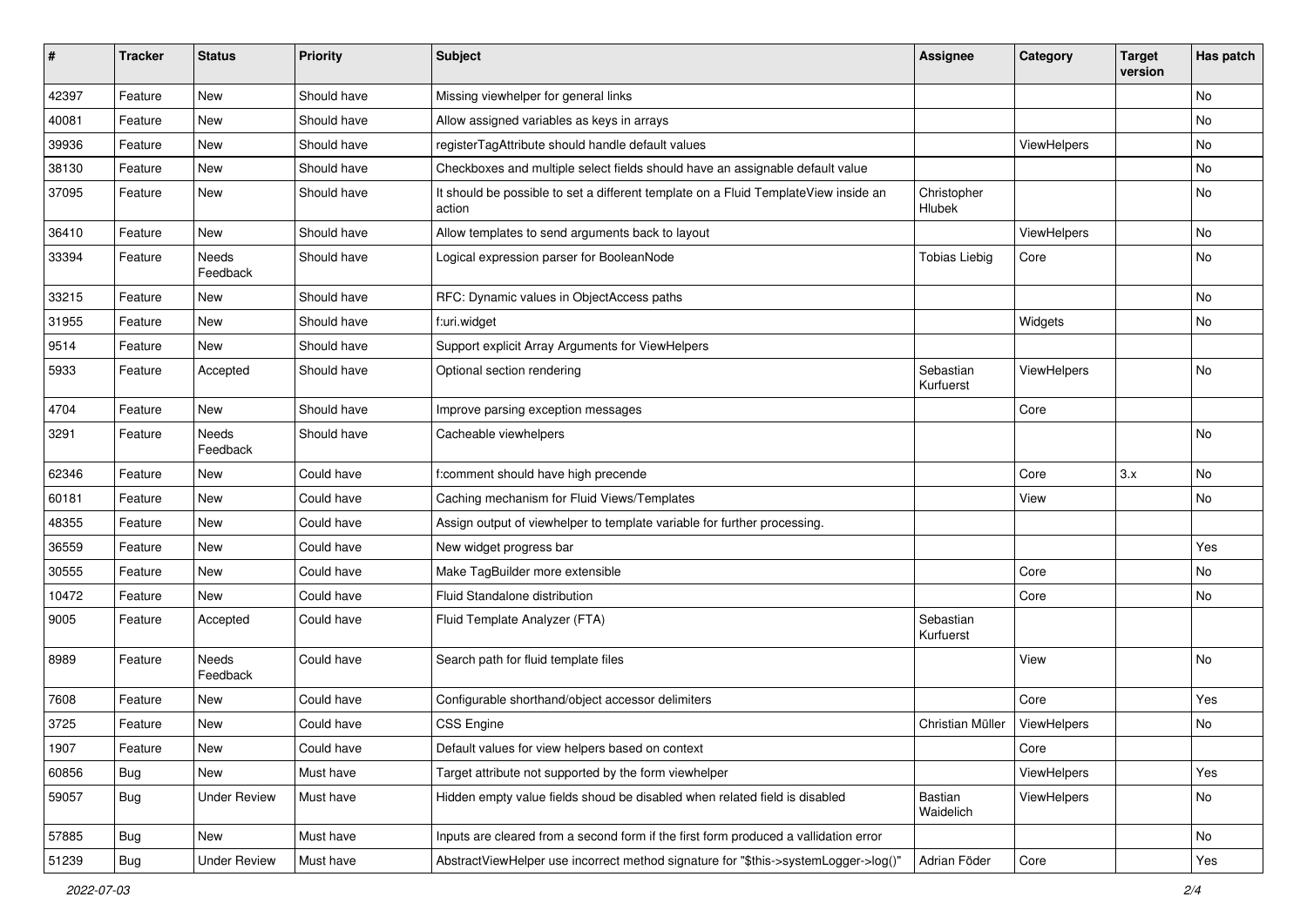| ∦     | <b>Tracker</b> | <b>Status</b>       | <b>Priority</b> | Subject                                                                                   | <b>Assignee</b>             | Category           | <b>Target</b><br>version | Has patch |
|-------|----------------|---------------------|-----------------|-------------------------------------------------------------------------------------------|-----------------------------|--------------------|--------------------------|-----------|
| 49038 | Bug            | New                 | Must have       | form.select does not select the first item if prependOptionValue is used                  |                             |                    |                          | <b>No</b> |
| 45384 | Bug            | New                 | Must have       | Persisted entity object in widget-configuration cannot be deserialized (after reload)     |                             | Widgets            | 2.0.1                    | <b>No</b> |
| 40064 | <b>Bug</b>     | New                 | Must have       | Multiselect is not getting persisted                                                      |                             | <b>ViewHelpers</b> |                          | No        |
| 38369 | Bug            | <b>New</b>          | Must have       | Resource ViewHelpers should not fall back to request package                              |                             | View               |                          | <b>No</b> |
| 33628 | <b>Bug</b>     | Needs<br>Feedback   | Must have       | Multicheckboxes (multiselect) for Collections don't work                                  | Christian Müller            | ViewHelpers        |                          | No        |
| 33551 | Bug            | New                 | Must have       | View helper values break out of a partial scope                                           | Sebastian<br>Kurfuerst      | Core               |                          | <b>No</b> |
| 27607 | Bug            | <b>New</b>          | Must have       | Make Fluid comparisons work when first element is STRING, second is NULL.                 |                             | Core               |                          | <b>No</b> |
| 65424 | <b>Bug</b>     | <b>Under Review</b> | Should have     | SelectViewHelper must respect option(Value Label)Field for arrays                         |                             | ViewHelpers        |                          | No        |
| 58983 | <b>Bug</b>     | New                 | Should have     | format.date does not respect linebreaks and throws exception                              |                             |                    |                          | No        |
| 58921 | Bug            | New                 | Should have     | f:form.* VHs crash if NOT inside f:form but followed by f:form                            |                             |                    |                          | No        |
| 58862 | <b>Bug</b>     | Needs<br>Feedback   | Should have     | FormViewHelper doesn't accept NULL as value for \$arguments                               | Bastian<br>Waidelich        | ViewHelpers        |                          | Yes       |
| 55008 | Bug            | <b>Under Review</b> | Should have     | Interceptors should be used in Partials                                                   | Christian Müller            |                    |                          | No        |
| 54284 | Bug            | New                 | Should have     | Default Option for Switch/Case VH                                                         |                             | ViewHelpers        |                          | No        |
| 53806 | Bug            | <b>Under Review</b> | Should have     | Paginate widget maximumNumberOfLinks rendering wrong number of links                      | <b>Bastian</b><br>Waidelich | Widgets            |                          | <b>No</b> |
| 52591 | Bug            | <b>New</b>          | Should have     | The Pagination Widget broken for joined objects                                           |                             |                    |                          | <b>No</b> |
| 52536 | Bug            | <b>Under Review</b> | Should have     | Errorclass not set if no property-attribute set                                           |                             |                    |                          |           |
| 52419 | Bug            | New                 | Should have     | Wrong PHPDocs notation for default value inline f:translate viewhelper                    |                             |                    | 2.0                      | No        |
| 50888 | Bug            | <b>Under Review</b> | Should have     | WSOD by changing name of section and if Fluid caches are generated                        |                             |                    |                          | <b>No</b> |
| 49600 | Bug            | New                 | Should have     | f:form tag shown as a HTML on frontend                                                    |                             | ViewHelpers        |                          | No        |
| 47006 | <b>Bug</b>     | <b>Under Review</b> | Should have     | widget identifier are not unique                                                          |                             |                    |                          | <b>No</b> |
| 46289 | Bug            | Needs<br>Feedback   | Should have     | Enable Escaping Interceptor in XML request format                                         |                             | View               | 2.0.1                    | <b>No</b> |
| 44234 | <b>Bug</b>     | <b>Under Review</b> | Should have     | selectViewHelper's sorting does not respect locale collation                              |                             | ViewHelpers        | 2.1                      | No        |
| 40998 | Bug            | <b>Under Review</b> | Should have     | Missing parent request namespaces in form field name prefix                               | Sebastian<br>Kurfuerst      | ViewHelpers        | 1.1.1                    | No        |
| 39990 | <b>Bug</b>     | New                 | Should have     | Same form twice in one template: hidden fields for empty values are only rendered<br>once |                             | Core               |                          | No        |
| 37619 | Bug            | New                 | Should have     | Fatal Error when using variable in name attribute of Section ViewHelper                   |                             | ViewHelpers        |                          | No        |
| 36662 | Bug            | Needs<br>Feedback   | Should have     | Checked state isn't always correct when property is collection                            | Kevin Ulrich<br>Moschallski | ViewHelpers        | 1.1.1                    | No        |
| 36655 | Bug            | New                 | Should have     | <b>Pagination Links</b>                                                                   |                             | Widgets            |                          | No        |